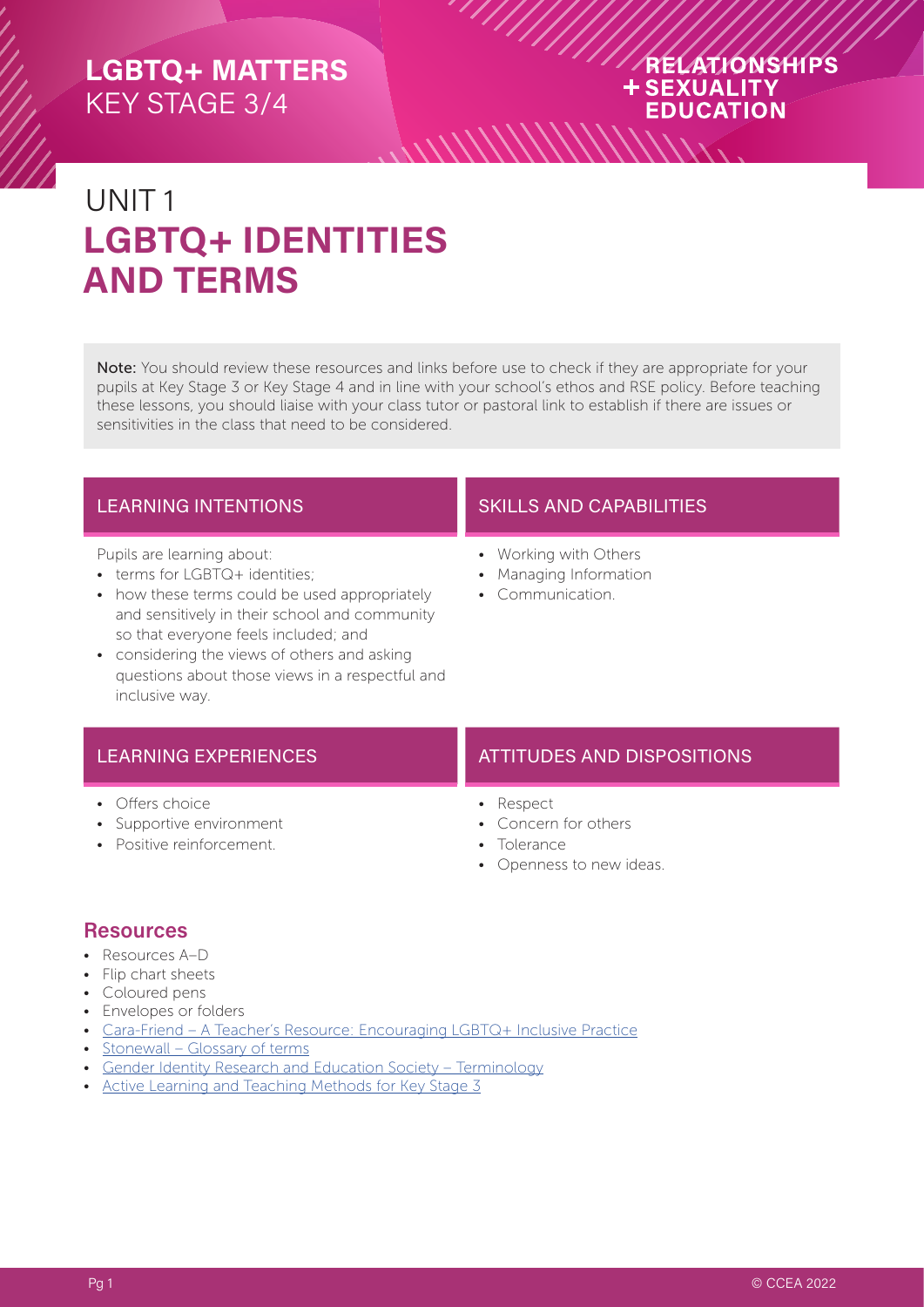#### RELATIONSHIPS **+SEXUALITY EDUCATION**

## UNIT 1 **LGBTQ+ IDENTITIES AND TERMS**

#### **Activity 1 Discussing terms**

- Ask the pupils to get into groups of two or three.
- Using a flip chart sheet and coloured pens, ask the pupils to write down any terms they know for how people self-identify and what they think the terms mean.
- Pupils may suggest words such as heterosexual, lesbian, gay, bisexual, transgender, asexual, binary, queer or questioning. Facilitate a broad and respectful discussion to allow pupils to express their thoughts and ideas.
- When the pupils have finished, ask them to share their answers. Then discuss their answers as a class and consider the following:
	- Are there any terms that some pupils were not aware of before?
	- Have the pupils used more than one term to describe the same thing?
	- Is there any confusion about the meaning of any terms?
- Explain to the pupils that the activities that follow will help to clarify commonly used identity terms.
- Cara-Friend's [A Teacher's Resource: Encouraging LGBTQ+ Inclusive Practice](https://cara-friend.org.uk/codeless_portfolio/teachers-resource/), available at www.cara-friend.org.uk, features a glossary of terms that you might find useful for this unit.

#### **Activity 2 Definition match**

- Cut out and separate the terms from the definitions on Resource A.
- Alternatively, you could keep the column of terms intact and cut out the definitions so that pupils can try to match the correct definition to each term.
- In groups of three or four, ask the pupils to match the correct definition to the term.
- When the pupils have completed the activity, use Resource B to show them the correct answers.
- Then ask the class the following questions:
	- Which terms did you recognise?
	- Which terms did you not recognise?
	- Do you see these terms frequently in everyday life?
	- How could people use these terms to make everyone feel included?
- Discuss and record the pupils' suggestions on the board.

#### **Teaching Notes**

You could add more terms and definitions to Activity 2 from the following resources:

- [Gender Identity Research and Education Society Terminology,](https://www.gires.org.uk/resources/terminology/) available at www.gires.org.uk
- [Cara-Friend A Teacher's Resource: Encouraging LGBTQ+ Inclusive Practice,](https://cara-friend.org.uk/codeless_portfolio/teachers-resource/) available at www.cara-friend.org.uk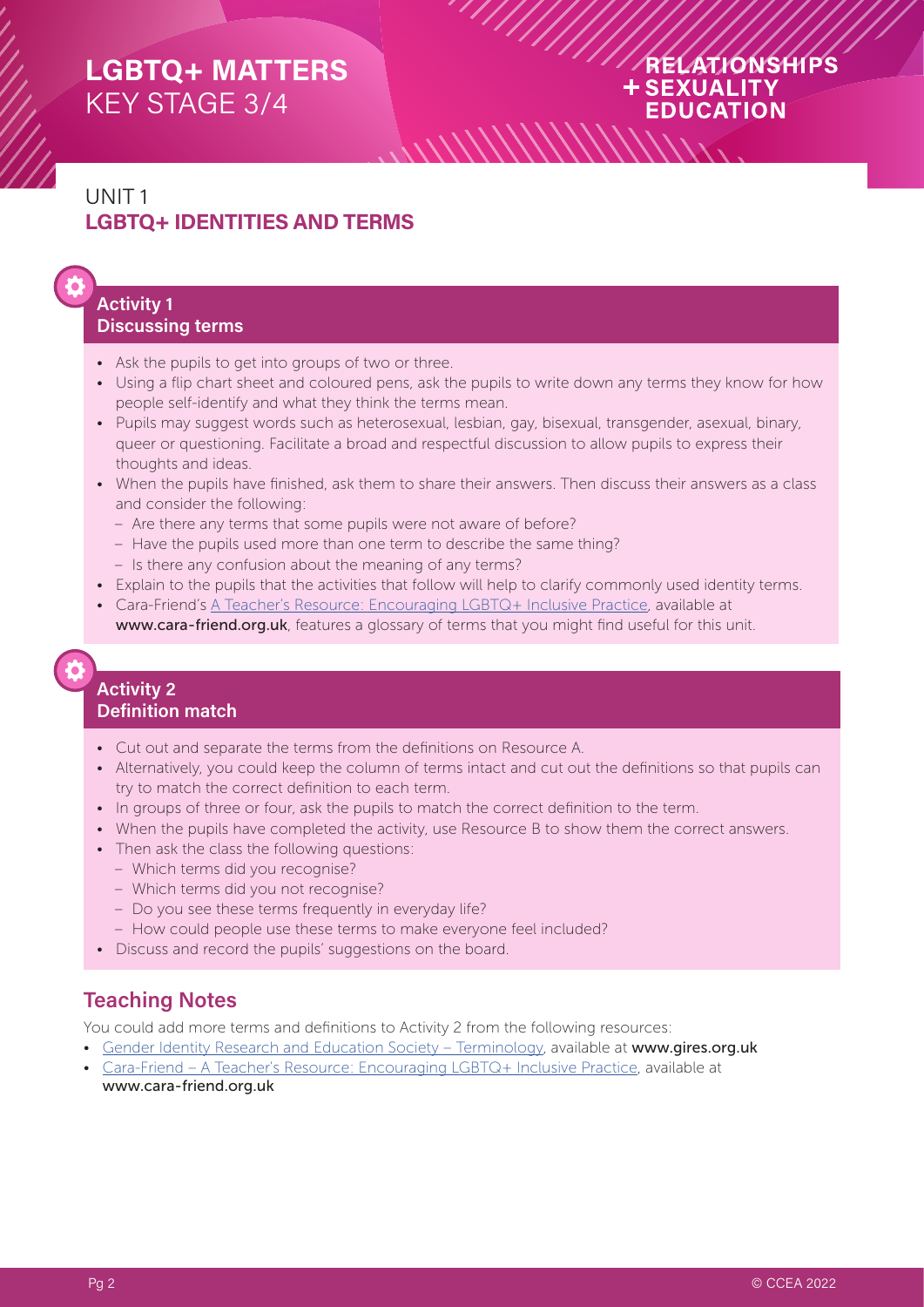#### RELATIONSHIPS **+SEXUALITY EDUCATION**

## UNIT 1 **LGBTQ+ IDENTITIES AND TERMS**

#### **Activity 3 Gender snap**

- Print out enough copies of Resources C and D for pairs of pupils in the class.
- Cut out the terms and definitions on Resources C and D, shuffle them and put them into separate envelopes or folders labelled C and D.
- Explain to the pupils that they're now going to see if they can remember the terms and their definitions from Activity 2.
- Divide the pupils into pairs and decide who will be Pupil C and Pupil D in each pair.
- For each pair, give Pupil C envelope C and give Pupil D envelope D.
- Ask Pupil D to read out the definitions, one at a time, to Pupil C.
- As Pupil D reads out each definition, Pupil C must pick out the correct term matching the definition and place it on the desk, as quickly as they can, until all terms and definitions are matched.
- Then ask the pupils to swap roles, allowing Pupil C to read the definitions and Pupil D to provide the correct term.
- You could also vary this activity by:
	- timing each pupil within the pair to correctly match all definitions; or
	- asking one pupil to read out the definitions to a group of two or three other pupils who race each other to place the correct term on the desk for each one.
- To make this activity easier, you could give your pupils a smaller number of terms and definitions to match.

# **Activity 4**

#### **Class discussion**

- In groups, ask the pupils to discuss ideas for how these terms could be used so that everyone feels included and welcome in their school.
- Ideas could include:
	- using these terms in lessons and in school documentation;
	- having an assembly on LGBTQ+ identities; and
	- celebrating LGBT+ History Month.
- When the groups have finished, discuss their ideas as a class.

#### **Activity 5 Review of learning intentions**

It's important that pupils have opportunities to reflect on their learning. You can choose from a range of methods detailed in our [Active Learning and Teaching Methods for Key Stage 3](https://ccea.org.uk/downloads/docs/ccea-asset/Curriculum/Active%20Learning%20and%20Teaching%20Methods%20for%20Key%20Stage%203.pdf) resource, such as:

- Dartboard Evaluation
- Graffiti Board
- Fist-to-Five
- KWL (Know Want to Know Learned) Grid
- Post-It Collection
- Think, Pair and Share.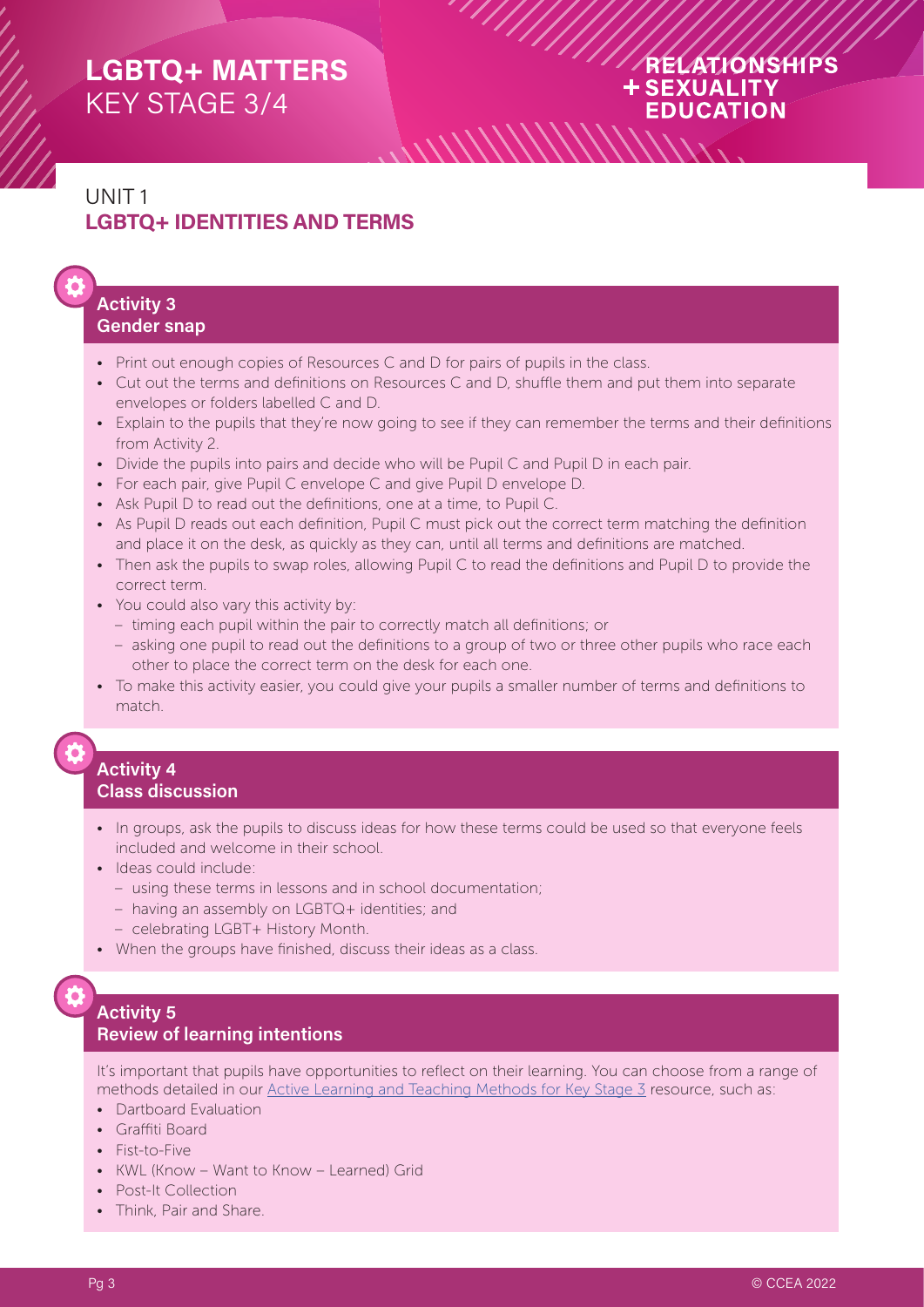# ARELATIONSHIPS

### RESOURCE A: **LGBTQ+ TERMS**

| <b>Term</b>              | <b>Definition</b>                                                                                                                                                                                  |  |
|--------------------------|----------------------------------------------------------------------------------------------------------------------------------------------------------------------------------------------------|--|
| LGBTQ+                   | An abbreviation that stands for lesbian, gay, bisexual,<br>transgender, queer (or questioning) and others                                                                                          |  |
| Asexual                  | Someone who is not interested in sexual activity with anyone                                                                                                                                       |  |
| <b>Gay Man</b>           | A man who is attracted to another man                                                                                                                                                              |  |
| <b>Bisexual</b>          | Someone who is attracted to both males and females                                                                                                                                                 |  |
| Non-Binary               | A gender that is not exclusively male or female (also known<br>as gender queer)                                                                                                                    |  |
| Pronoun                  | A word we use to refer to someone else in the third person<br>- someone who is transgender may choose to be referred to<br>by a word that does not match their assigned biological sex<br>at birth |  |
| Lesbian                  | A woman or girl who is attracted to another woman or girl                                                                                                                                          |  |
| <b>Transgender Woman</b> | Someone who was assigned male at birth but identifies as a<br>woman                                                                                                                                |  |
| <b>Transgender Man</b>   | Someone who was assigned female at birth but identifies as a<br>man                                                                                                                                |  |
| Cisgender                | Someone who identifies as their assigned biological sex at<br>birth                                                                                                                                |  |
| Pansexual                | Someone who is not limited in sexual choice based on<br>biological sex, gender or gender identity                                                                                                  |  |
| Heterosexual             | Someone who is attracted to the opposite sex<br>(also known as straight)                                                                                                                           |  |

 $\frac{1}{2}$ 

 $\Lambda_{\Lambda}$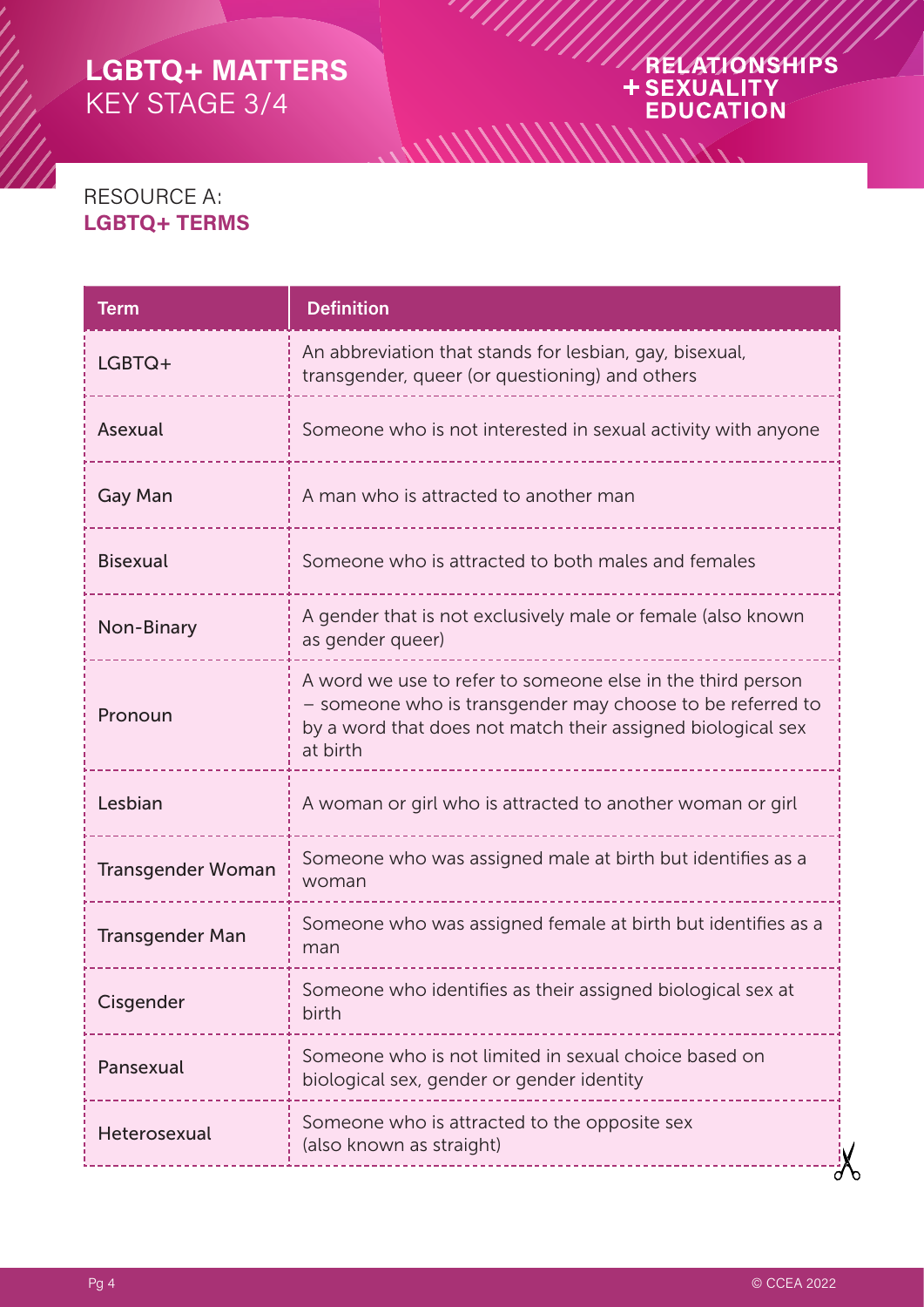# ARELATIONSHIPS **EDUCATION**

## RESOURCE B: **LGBTQ+ TERMS (CORRECT ANSWERS)**

| <b>Term</b>              | <b>Definition</b>                                                                                                                                                                                  |  |
|--------------------------|----------------------------------------------------------------------------------------------------------------------------------------------------------------------------------------------------|--|
| LGBTQ+                   | An abbreviation that stands for lesbian, gay, bisexual,<br>transgender, queer (or questioning) and others                                                                                          |  |
| Asexual                  | Someone who is not interested in sexual activity with anyone                                                                                                                                       |  |
| Gay Man                  | A man who is attracted to another man                                                                                                                                                              |  |
| <b>Bisexual</b>          | Someone who is attracted to both males and females                                                                                                                                                 |  |
| Non-Binary               | A gender that is not exclusively male or female (also known<br>as gender queer)                                                                                                                    |  |
| Pronoun                  | A word we use to refer to someone else in the third person<br>- someone who is transgender may choose to be referred to<br>by a word that does not match their assigned biological sex<br>at birth |  |
| Lesbian                  | A woman or girl who is attracted to another woman or girl                                                                                                                                          |  |
| <b>Transgender Woman</b> | Someone who was assigned male at birth but identifies as a<br>woman                                                                                                                                |  |
| <b>Transgender Man</b>   | Someone who was assigned female at birth but identifies as a<br>man                                                                                                                                |  |
| Cisgender                | Someone who identifies as their assigned biological sex at<br>birth                                                                                                                                |  |
| Pansexual                | Someone who is not limited in sexual choice based on<br>biological sex, gender or gender identity                                                                                                  |  |
| Heterosexual             | Someone who is attracted to the opposite sex (also known as<br>straight)                                                                                                                           |  |

 $\frac{1}{2}$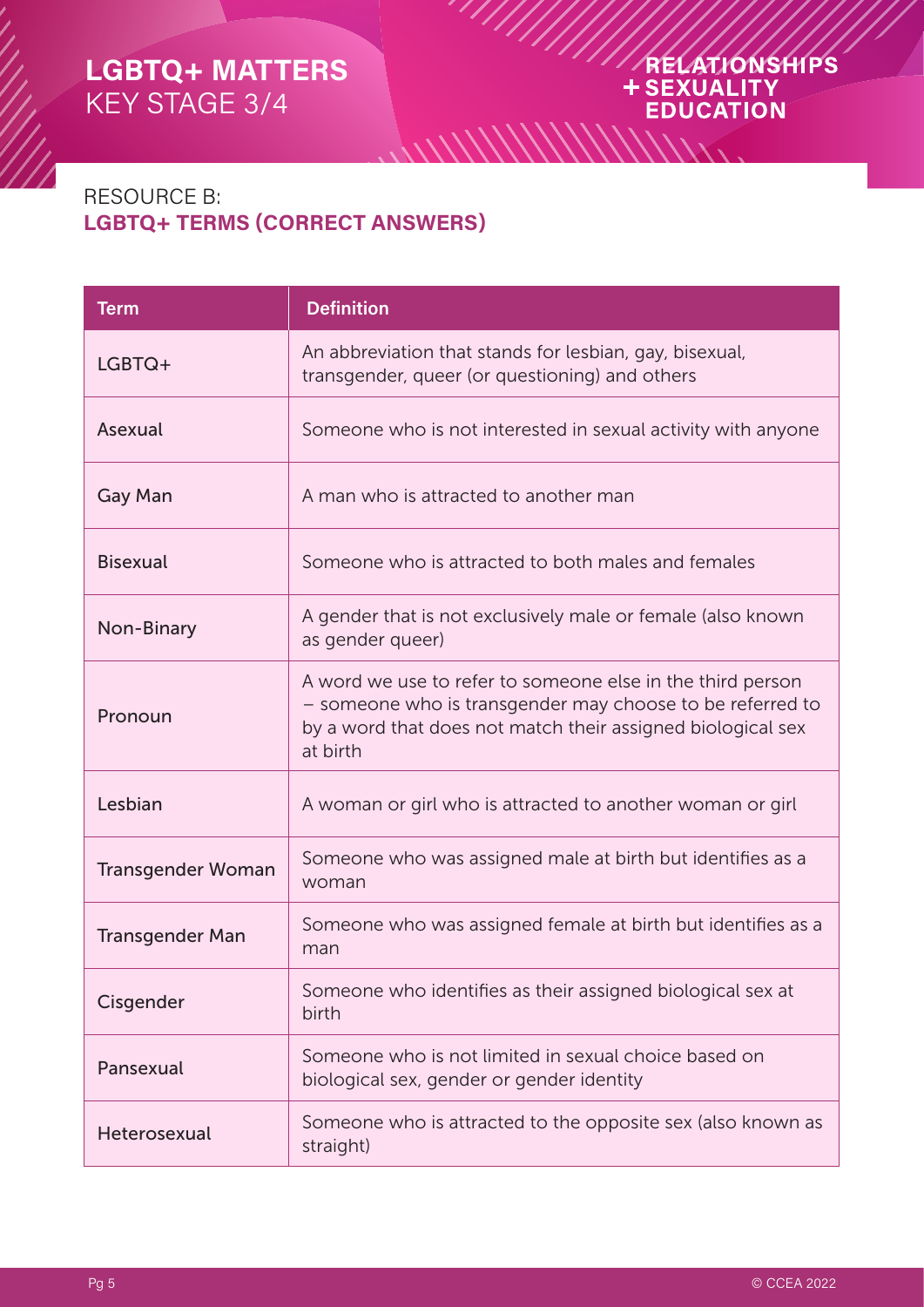# ARELATIONSHIPS

### RESOURCE C: **GENDER SNAP (TERMS)**

| LGBTQ+           | <b>Asexual</b>              | <b>Gay Man</b>            |
|------------------|-----------------------------|---------------------------|
| <b>Bisexual</b>  | <b>Non-Binary</b>           | Pronoun                   |
| Lesbian          | <b>Transgender</b><br>Woman | <b>Transgender</b><br>Man |
| <b>Cisgender</b> | <b>Pansexual</b>            | <b>Heterosexual</b>       |

 $\frac{1}{2}$